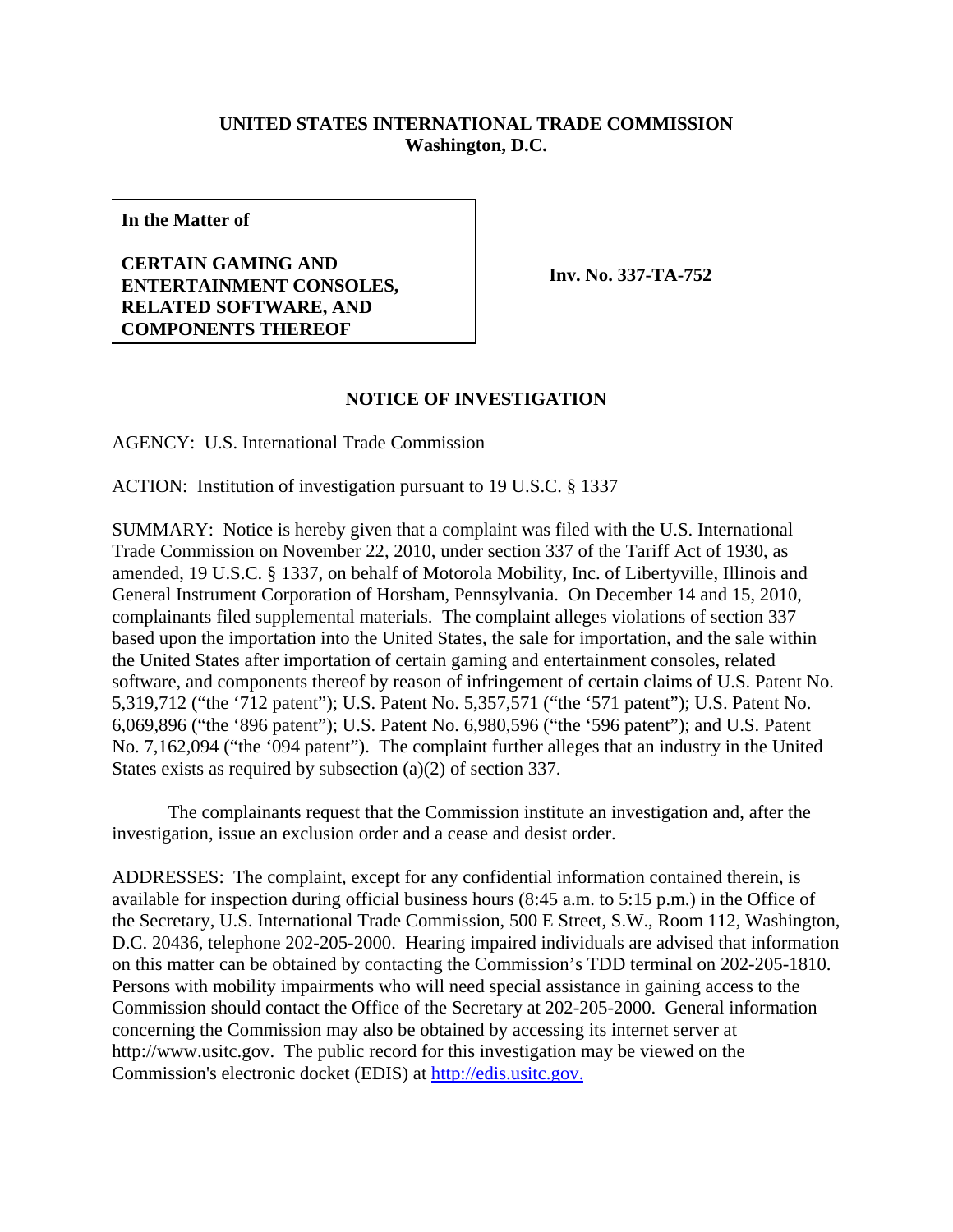FOR FURTHER INFORMATION CONTACT: Anne Goalwin, Esq., Office of Unfair Import Investigations, U.S. International Trade Commission, telephone (202) 205-2574.

AUTHORITY: The authority for institution of this investigation is contained in section 337 of the Tariff Act of 1930, as amended, and in section 210.10 of the Commission's Rules of Practice and Procedure, 19 C.F.R. § 210.10 (2010).

SCOPE OF INVESTIGATION: Having considered the complaint, the U.S. International Trade Commission, on December 16, 2010, ORDERED THAT –

(1) Pursuant to subsection (b) of section 337 of the Tariff Act of 1930, as amended, an investigation be instituted to determine whether there is a violation of subsection  $(a)(1)(B)$  of section 337 in the importation into the United States, the sale for importation, or the sale within the United States after importation of certain gaming and entertainment consoles, related software, and components thereof that infringe one or more of claims 6, 8-10, and 17 of the '712 patent; claims 9-18 of the '571 patent; claims 1-3 and 12 of the '896 patent; claims 1-3, 7, and 8 of the '596 patent; and claims 5-8 and 10 of the '094 patent, and whether an industry in the United States exists as required by subsection (a)(2) of section 337;

(2) For the purpose of the investigation so instituted, the following are hereby named as parties upon which this notice of investigation shall be served:

(a) The complainants are:

Motorola Mobility, Inc. 600 North US Highway 45 Libertyville, IL 60048

General Instrument Corporation 101 Tournament Drive Horsham, PA 19044

(b) The respondent is the following entity alleged to be in violation of section 337, and is the party upon which the complaint is to be served:

> Microsoft Corporation One Microsoft Way Redmond, WA 98052

(c) The Commission investigative attorney, party to this investigation, is Anne Goalwin , Esq., Office of Unfair Import Investigations, U.S. International Trade Commission, 500 E Street, S.W., Suite 401, Washington, D.C. 20436; and

(3) For the investigation so instituted, the Honorable Paul J. Luckern, Chief